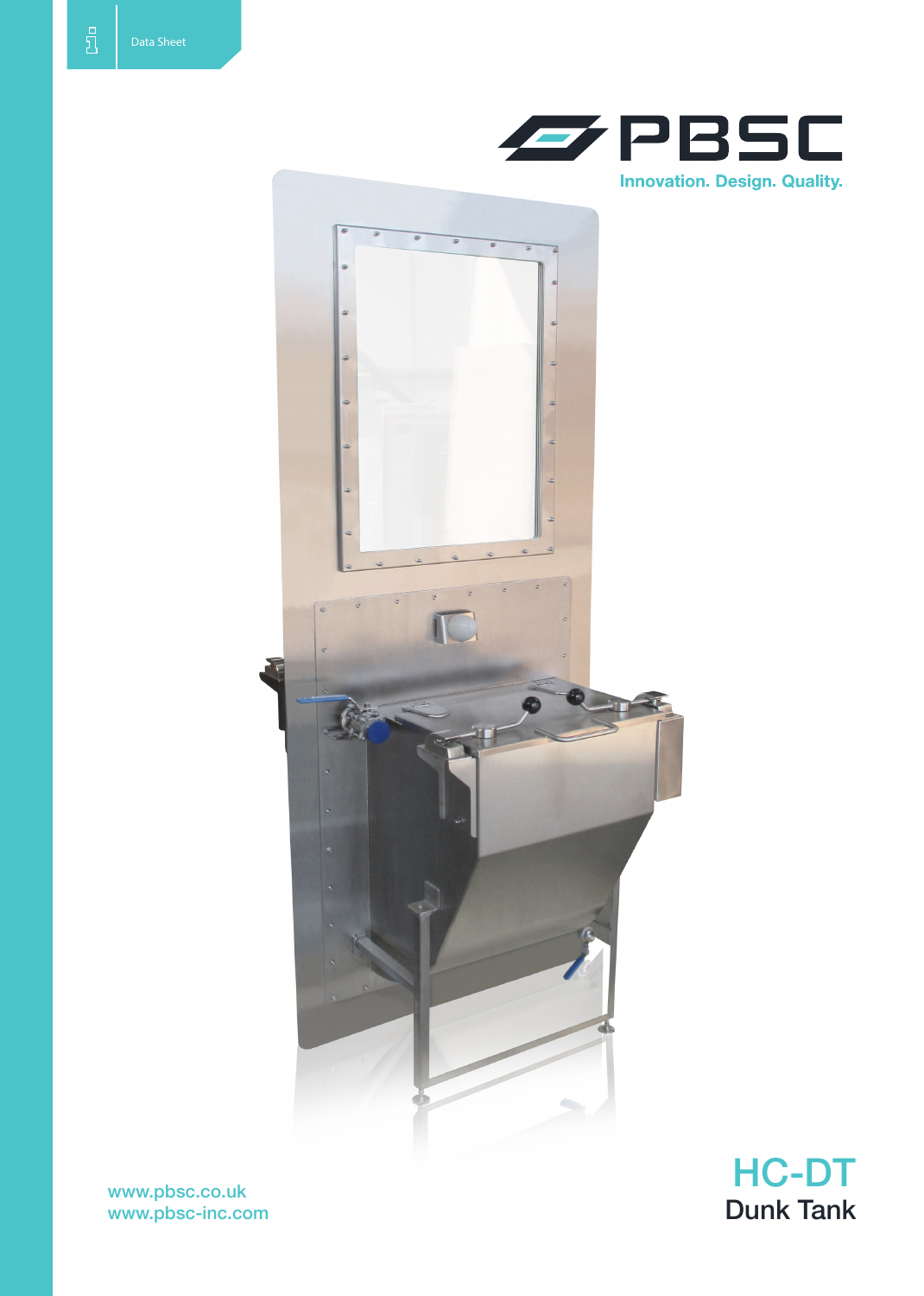# HC-DT Dunk Tank

Where decontamination of small-scale items are needed PBSC produce a dunk tank system for installation on the containment barrier.

Based on the classic design, the PBSC dunk tank features stainless steel lids (mounted on cast stainless-steel hinges). Within the tank a hinge down submersion plate is provided to ensure items are held below the surface of the neutralizing chemical liquid.

The dunk tank can be manually locked during shut down with the doors providing a barrier seal without the fluid in the tank.

- Mesh transfer system
- Design solutions to suit stud, block or cast concrete walls



The chemical dunk tank can be supplied with a control panel to provide PLC controlled immersion times and interface to card swipe systems for access control.

- Internal light to aid visibility
- • Liquid Level Sensor
- Pneumatic interlock with PLC controls
- Sink to side
- • Vision panel above unit
- • Clean side gassing ports



To permit transfer of items from the hazard environment a recovery claw is provided.

Customized designs are available - please contact our technical department for more information.



PBSC manufacture high quality clean room, high containment and material decontamination products. When you need areas and staff to be contamination free and protected from pathogens, you need dependable equipment which will maintain critical biosafety levels, achieve sterility and protect data reliability.



Where decontamination of small-scale items are needed the dunk tank is the reliable solution. Suitable for BSL3 and BSL4 containment.

### Leakage Rates



Typical pressure loss at SAT of 80Pa over 30 minutes, with a starting pressure of 500Pa.

## **Options**



PBSC provide installation, servicing, technical advice, product selection and demonstrations for clean controlled environments with Innovation, Design and Quality at the heart.

> Complying with local and global regulations PBSC's products can be designed to meet your specific requirements. Over 30 years knowledge and competence within the specialist sectors, always going through extensive research and development and offering accurate assistance during project planning to consultants, architects and end users to deliver successful projects.



Innovation Incorporating your requirements to create product ranges to exceed expectations





Delivering high quality products for over 30 years, with rigorous testing and inspection

Design Leading the way with pioneering design, ensuring customer requirements are achieved

#### PBSC is the accepted benchmark by which others are measured...

The search for innovative design, an eye for detail and advanced manufacturing techniques has seen PBSC gain a deserved reputation as the premier supplier within cleanroom environments.

Supporting the customer throughout the process continuing to meet the growing challenges and striving for continual improvement with our ISO 9001 QA processes independently audited and updated on a regular basis.



# **Description**